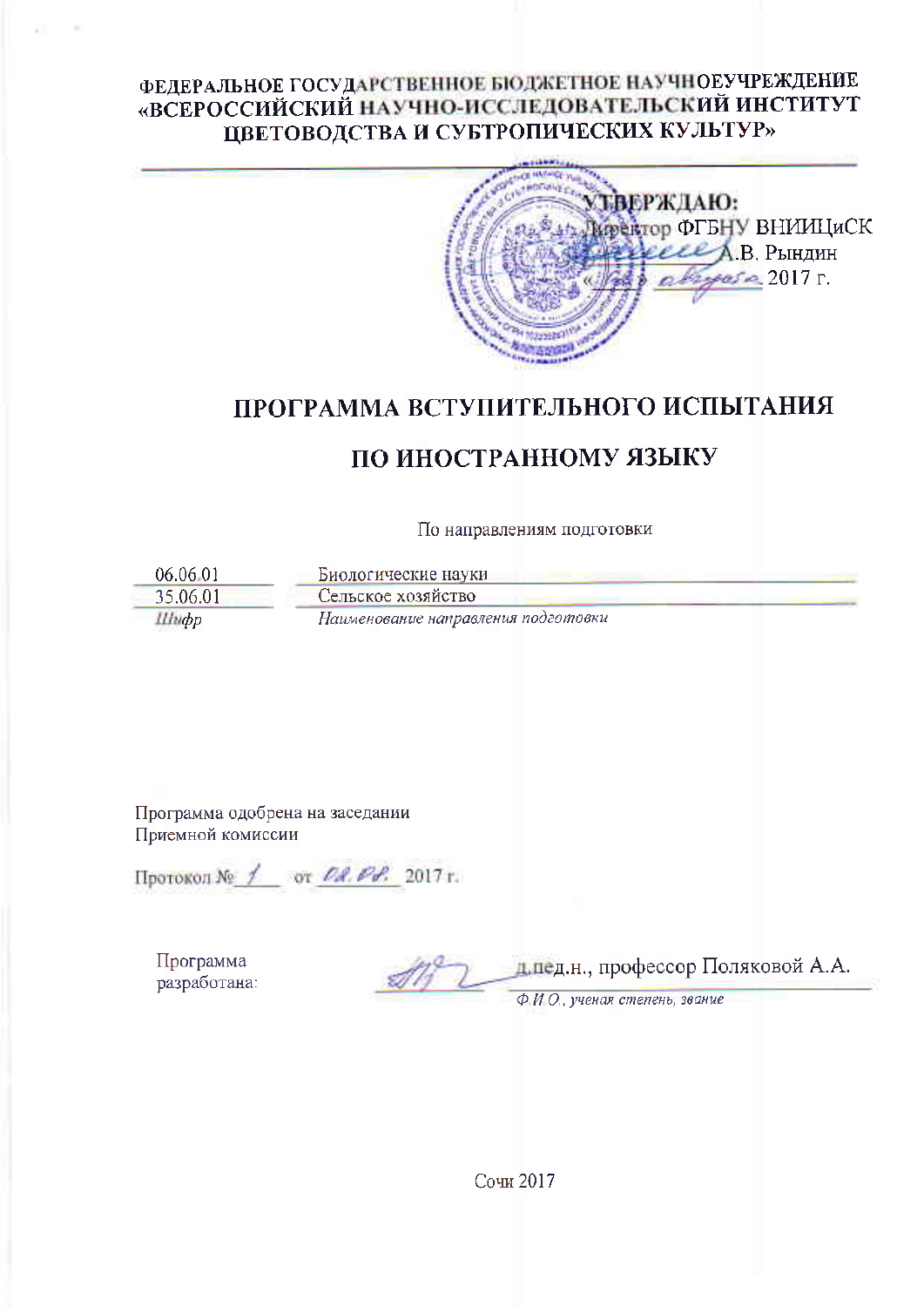# СОДЕРЖАНИЕ

| РАЗДЕЛ VI. ПРИМЕРНЫЙ ПЕРЕЧЕНЬ ВОПРОСОВ ВСТУПИТЕЛЬНОГО |
|-------------------------------------------------------|
|                                                       |
| РАЗДЕЛ VII. УЧЕБНО-МЕТОДИЧЕСКИЕ РЕКОМЕНДАЦИИ ПО       |
|                                                       |
|                                                       |
|                                                       |
|                                                       |
|                                                       |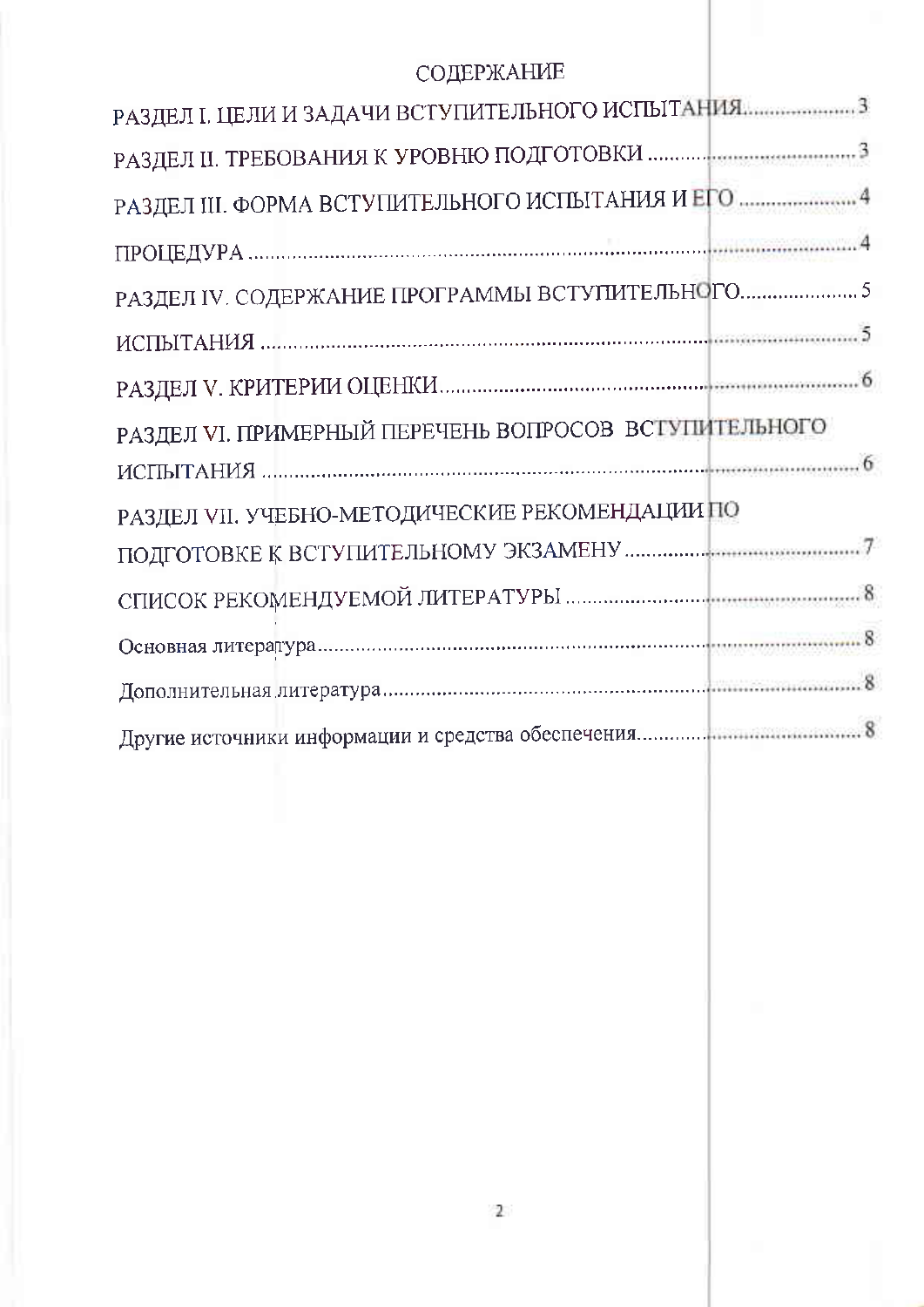### ОБЩИЕ ПОЛОЖЕНИЯ

Программа вступительного испытания по дисциплине «Иностранный язык (английский)» составлена в соответствии с законодательством Российской Федерации в области образования, в том числе: Федеральным законом от 29 декабря 2012 г. № 273-ФЗ «Об образовании в Российской Федерации»; федеральными государственными образовательными стандартами высшего образования по программам подготовки специалитета и магистратуры; Приказом Министерства образования и науки Российской Федерации от 12 января 2017 г. № 13 об утверждении Порядка приема на обучение по образовательным программам высшего образования - программам подготовки научно-педагогических кадров в аспирантуре.

# РАЗДЕЛ І. ЦЕЛИ И ЗАДАЧИ ВСТУПИТЕЛЬНОГО ИСПЫТАНИЯ

Владение иностранным языком является неотъемлемой составной частью общеобразовательной подготовки ученого. Знание иностранного языка открывает широкий доступ к источникам научной информации, дает возможность знакомиться с достижениями мировой науки, быть в курсе новшеств технического прогресса, принимать активное участие в различных формах международного сотрудничества. Будущий ученый дфлжен обладать достаточным уровнем коммуникативной компетенции для решения социальнокоммуникативных задач в различных областях бытовой, культурной, профессиональной и научной деятельности при общении ф зарубежными партнерами, а также для дальнейшего самообразования.

Основная цель экзамена - определить уровень сформированности у профессиональную способности осуществлять будущего аспиранта коммуникацию на английском языке и готовность к межкультурному общению на английском языке.

Настоящая программа включает перечень заданий, которые позволят оценить уровень знаний поступающего в аспирантуру, а также список основной и дополнительной литературы для подготовки к вступительному испытанию по данной дисциплине.

#### РАЗДЕЛ II. ТРЕБОВАНИЯ К УРОВНЮ ПОДГОТОВКИ

Будущий аспирант должен продемонстрировать следующие умения и навыки:

#### знать:

основные фонетические, лексические и грамматические явления изучаемого иностранного языка, позволяющие использовать его как средство личностной и профессиональной коммуникации;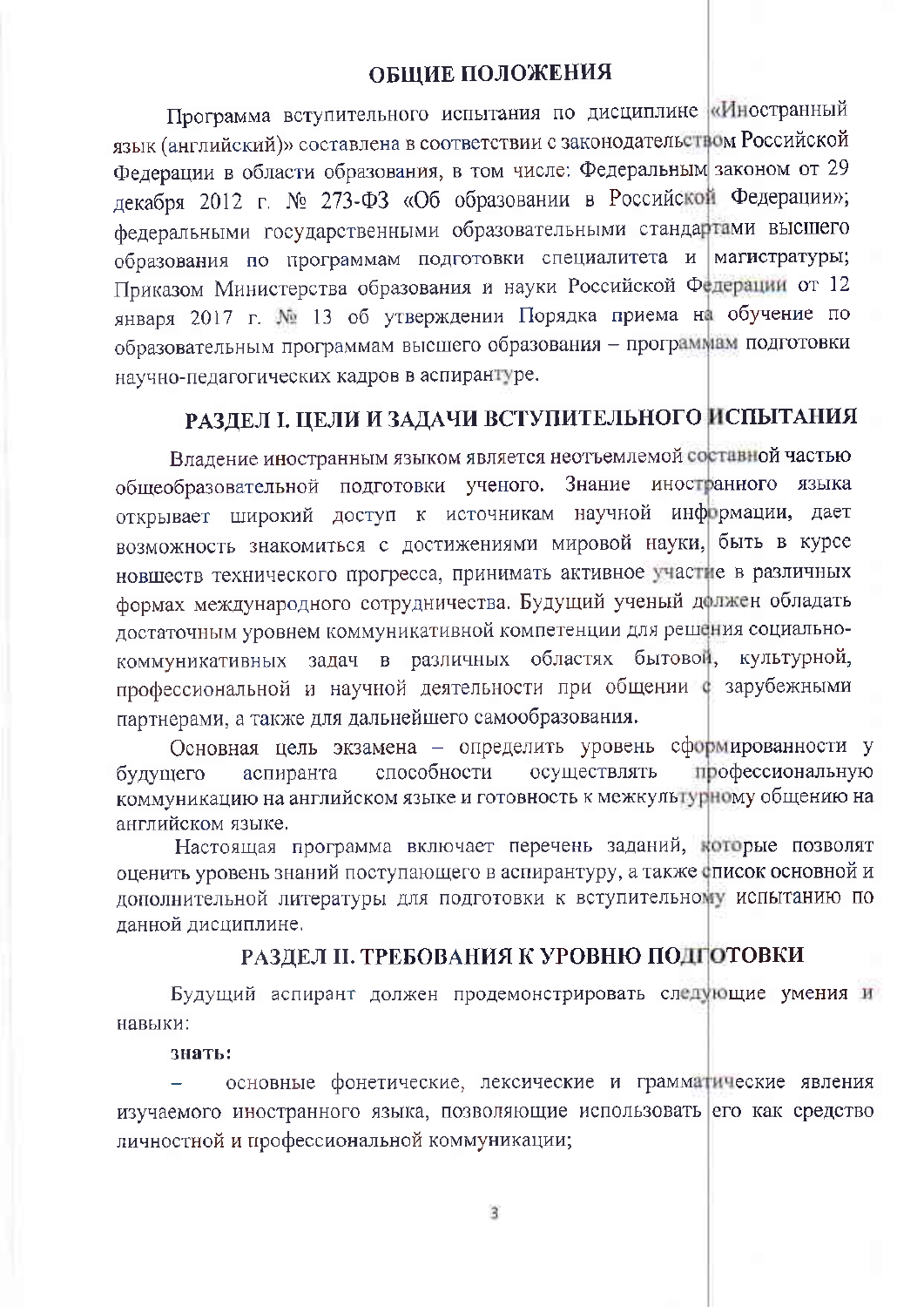наиболее употребительную лексику общего языка и базовую терминологию своей профессиональной области.

уметь:

переводить с иностранного языка научные тексты по своей  $\sim$  . специальности (широкого и узкого профиля), а также научно-популярные и публицистические тексты;

воспринимать и обрабатывать в соответствии с поставленной целью различную информацию на иностранном языке, полученную из печатных, профессиональной, интернет-источников  $\mathbf B$ рамках аудиовизуальных, общественно-политической и социально-культурной сфер общения;

аннотировать и реферировать на русском и иностранном языке материалы по профессиональной и общественно-политической тематике;

вести на иностранном языке беседу, участвовать в дискуссии, выступать с сообщениями по темам в рамках профессиональной, социальнополитической и социально-культурной тематики;

правильно пользоваться речевым этикетом.

владеть:

изучаемым иностранным языком в целях его практического использования в профессиональной и научной деятельности для получения информации из зарубежных источников и аргументированного изложения собственной точки зрения;

навыками практического анализа логики рассуждений на английском языке;

навыками критического восприятия информации на английском языке.

### РАЗДЕЛ III. ФОРМА ВСТУПИТЕЛЬНОГО ИСПЫТАНИЯ И ЕГО ПРОЦЕДУРА

Вступительное проводится  $\mathbf{B}$ традиционной форме. испытание Предлагаются экзаменационные билеты, в которых предстанлены следующие задания:

1. Письменный перевод оригинального текста по специальности. Объем текста - 1500-1800 печатных знаков. Выборочное чтение текста вслух, ответы на вопросы экзаменатора по содержанию текста.

2. Беседа с экзаменаторами на иностранном языке по специальности и предполагаемой теме исследования экзаменуемого.

Время подготовки - 45 минут.

 $\Delta$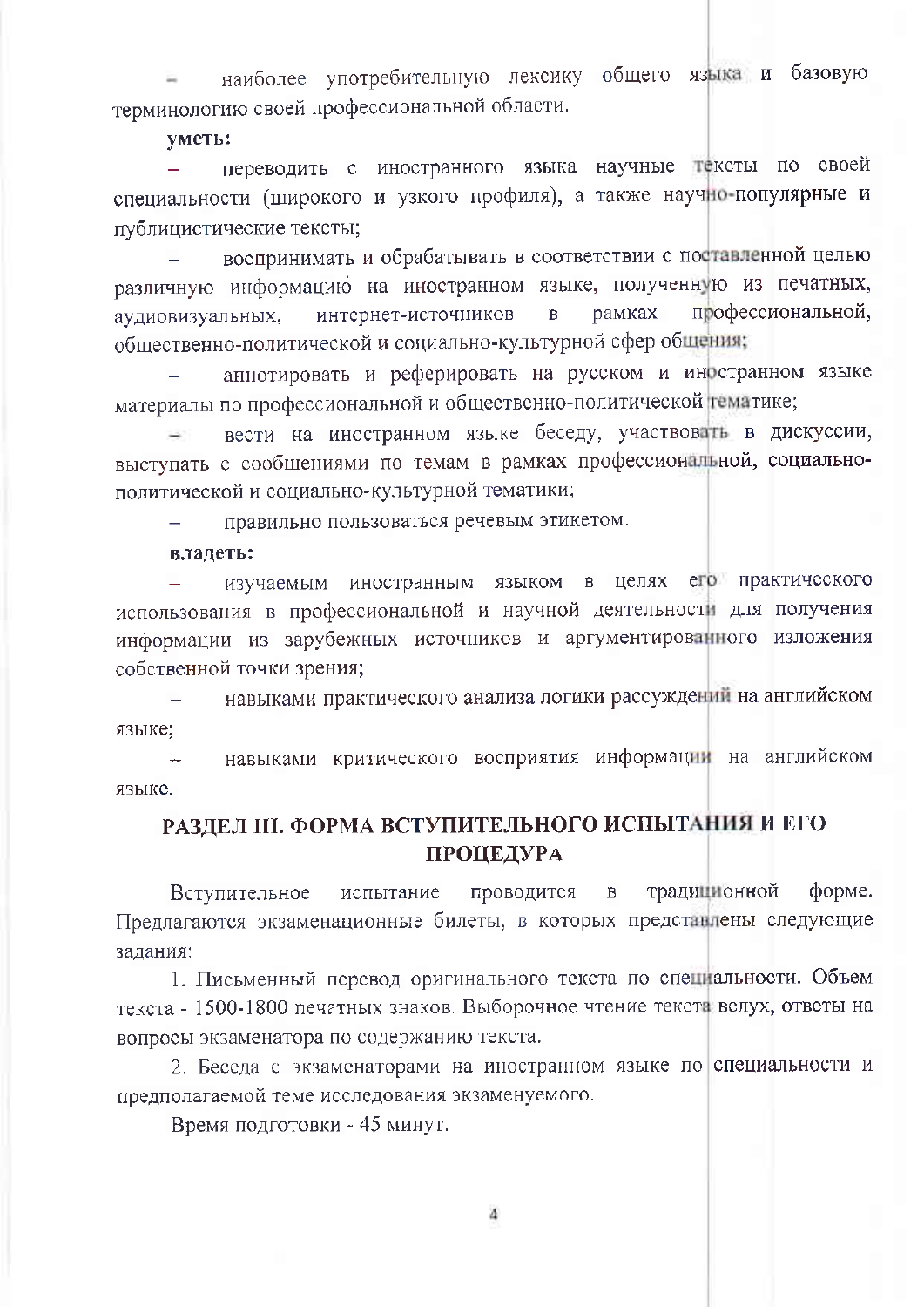## РАЗДЕЛ IV. СОДЕРЖАНИЕ ПРОГРАММЫ ВСТУПИТЕЛЬНОГО **ИСПЫТАНИЯ**

нарицательные  $\overline{M}$ существительные существительное. Имена Имя собственные; исчисляемые и неисчисляемые. Категории числа, рода, падежа. Образование множественного числа имен существительных.

Артикль. Определенный и неопределенный, употребление артиклей.

Имя прилагательное, наречие. Степени сравнения имен прилагательных и наречий.

Имя числительное. Количественные, порядковые, дробные числительные.

притяжательные, Местоимения личные, возвратные, Местоимение. взаимные, указательные, вопросительные, относительные, неопределенные. Местоимения some, any и их производные. Местоимения no, none; many, much; little, few.

Глагол. Личные и неличные формы глагола. Основные формы глагола (инфинитив, прошедшее неопределенное время, причастие прошедшего времени). Правильные и неправильные глаголы. Грамматические категории глаголов: лицо, времени: времена наклонение. Категория время, вид. залог, число, действительного залога группы Indefinite, Continuous, Perfect, Perfect Continuous. Страдательный залог. Образование времен страдательного залога.

Последовательность времен (Sequence of Tenses).

Повелительное наклонение (The Imperative Mood).

Сослагательное наклонение (The Subjunctive Mood).

Вспомогательные глаголы: to be, to have, to do, shall (should), will (would). Модальные глаголы: can (could), may (might), must, ought to, need.

Неличные формы глагола: инфинитив, герундий, причастие.

Инфинитивные обороты: The Objective with the Infinitive Construction; The subjective with the Infinitive Construction; The for-to-Infinitive Construction.

Причастные обороты: The Objective Participial Construction; The Subjective Participial Construction; The Nominative Absolute Participial Construction.

Союзы и предлоги. Сочинительные и подчинительные союзы и союзные слова. Группы предлогов.

Предложение. Виды предложений по цели высказывания (повествовательное, восклицательное). Типы вопросительных повелительное, вопросительное, предложений (общий, специальный, альтернативный, разделительный вопрос). Порядок слов: прямой (direct), обратный (inverted).

Типы предложений: простое нераспространенное и распространенное предложение, сложное предложение (сложносочиненное и сложноподчиненное), виды придаточных предложений.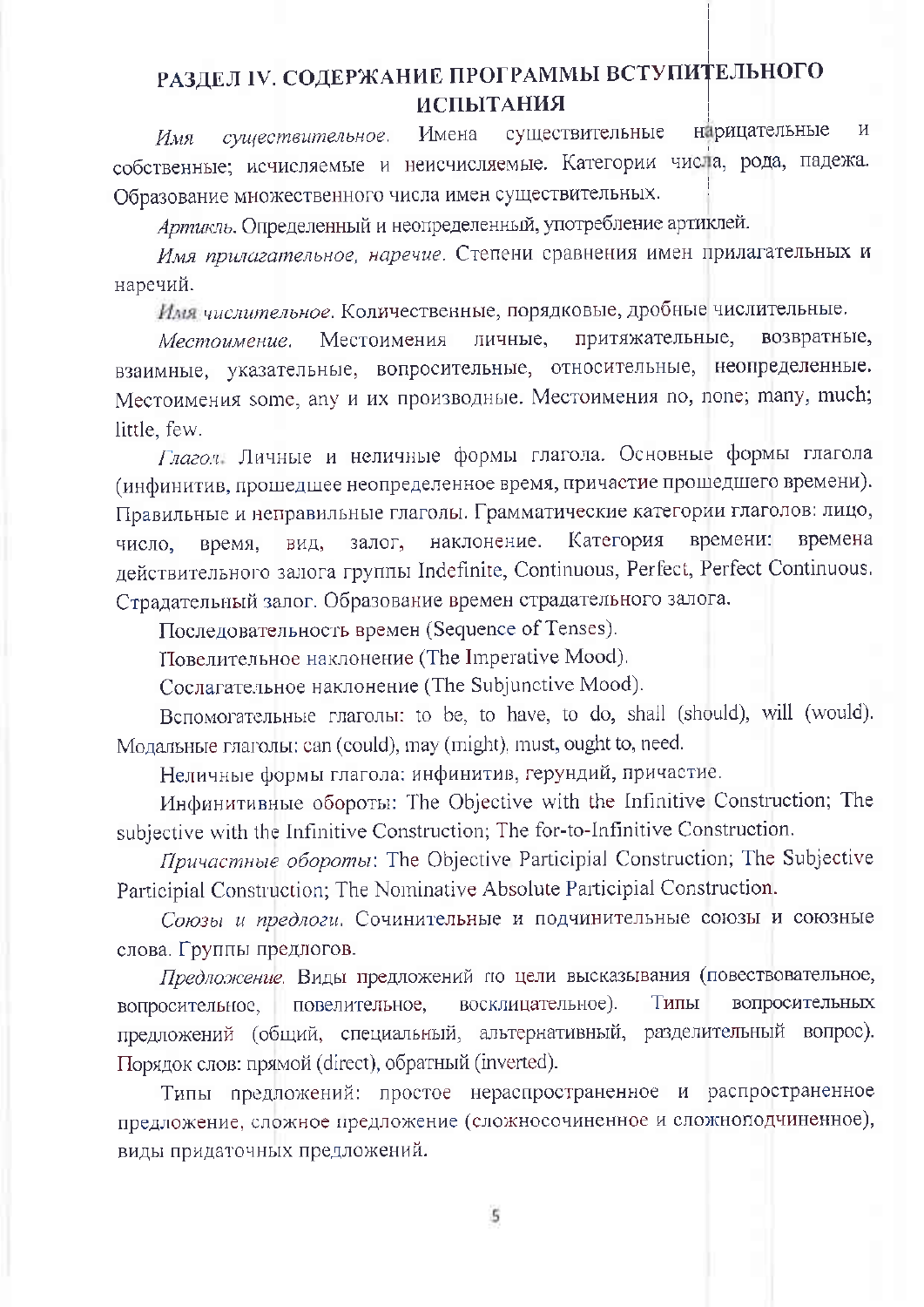Главные члены предложения: подлежащее и основные средства его выражения, формальное подлежащее it. Сказуемое простое и составное (именное и глагольное).

Второстепенные члены предложения: дополнение (прямое; беспредложное косвенное; предложное косвенное), определение, обстоятельство (места, времени, цели, образа действия, причины).

Прямая и косвенная речь (Direct and Indirect Speech). Обращение прямой речи в косвенную: повествовательное, вопросительное, повелительное предложение.

Условные типы предложений (Conditional Sentences): три типа условных предложений.

#### РАЗДЕЛ V. КРИТЕРИИ ОЦЕНКИ

В данном разделе раскрываются критерии оценки по итогам прохождения вступительного испытания в зависимости от качества и полноты представленных ответов или выполненных видов работ.

Критерии оценки:

перевода, письменного - «отлично» - правильное выполнение правильные ответы на все вопросы экзаменаторов, свободная беседа с экзаменаторами по теме научного исследования;

- «хорошо» - письменный перевод текста с незначительными ошибками и замечаниями, беседа с экзаменаторами по теме научного исследования (допускаются незначительные стилистические ошибки);

- «удовлетворительно» - письменный перевод 1/2 части текста, беседа с экзаменаторами по теме научного исследования (допускаются незначительные лексико-грамматические ошибки);

- «неудовлетворительно» - отсутствие письменного перевода текста, отсутствие беседы с экзаменаторами по теме научного исследования.

### РАЗДЕЛ VI. ПРИМЕРНЫЙ ПЕРЕЧЕНЬ ВОПРОСОВ ВСТУПИТЕЛЬНОГО ИСПЫТАНИЯ

Общая информация о научной специальности.

Предполагаемая исследования, сведения научном тема  $\circ$ руководителе.

имеющийся исследований, y **OII**<sub>oIT</sub> проведения научных поступающего в аспирантуру.

Указанные вопросы должны быть отражены на иностранном языке.

6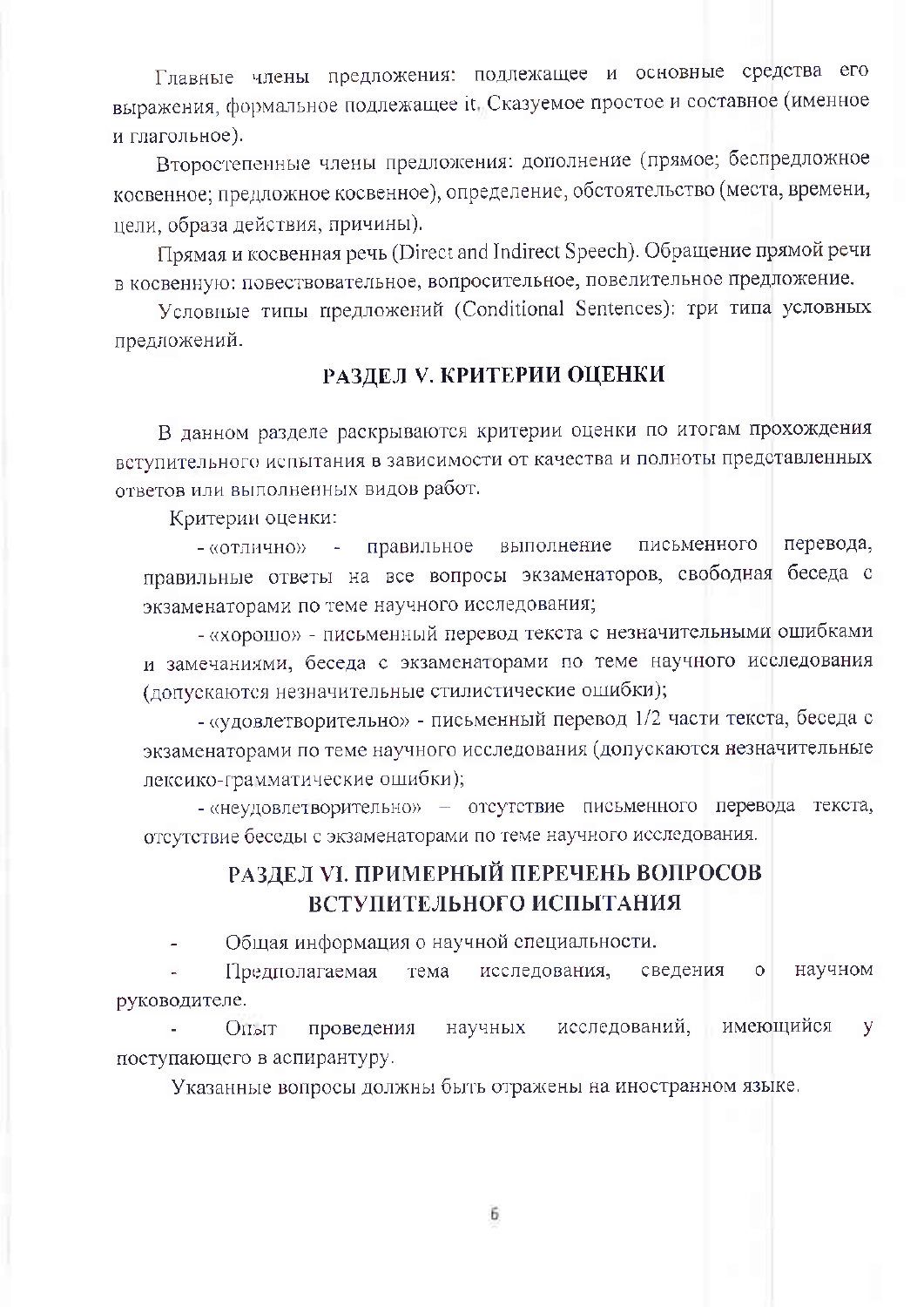# РАЗДЕЛ VII. УЧЕБНО-МЕТОДИЧЕСКИЕ РЕКОМЕНДАЦИИ ПО ПОДГОТОВКЕ К ВСТУПИТЕЛЬНОМУ ЭКЗАМЕНУ

а) читать текст по специальности (книгу, статью или несколько статей) иностранного автора. Книга должна быть издана за рубежом. Объем текста не менее 150 тысяч (150 000) знаков (пробелы и знаки препинания не считаются). Текст прочитать и перевести дома, письменный перевод текста не требуется.

б) читать газету на английском языке, например "The Times". Объем -50 тысяч (50 000) знаков. Газету прочитать и перевести, письменный перевод не требуется.

в) устный рассказ на английском языке о своей специальности, будущей научной работе, научных интересах и т.д. Объем - устно на 3-4 минуты (не менее 20 предложений).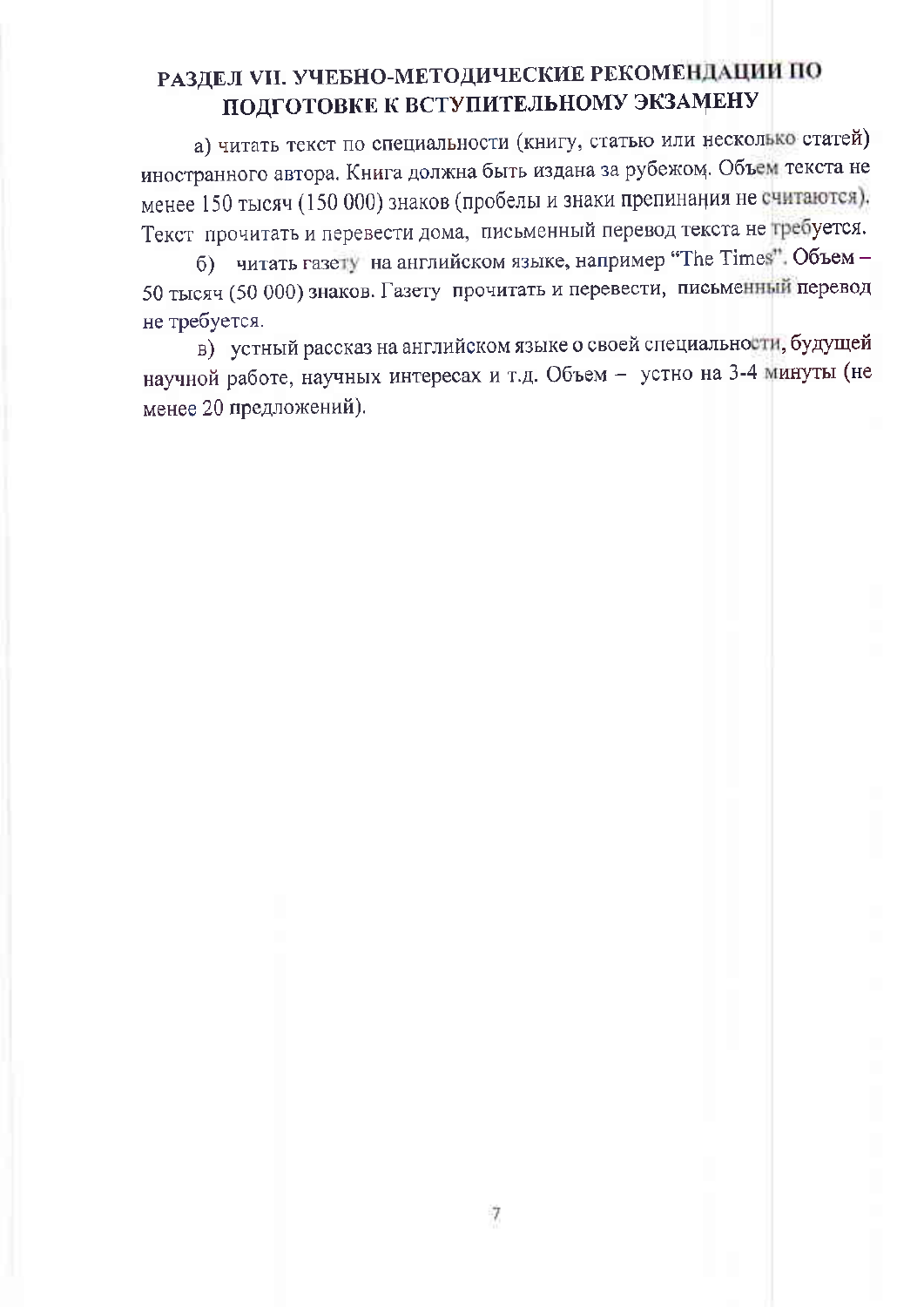### СПИСОК РЕКОМЕНДУЕМОЙ ЛИТЕРАТУРЫ

#### Основная литература

Бонк Н.А., Лукьянова Н.А., Котий Г.А. Учебник английского языка. М.:  $1<sub>1</sub>$ «ГИС», 2001.

2. Карпова Н. И. Повторим грамматику английского языка / Н. И. Карпова, Н. Л. Кузнецова. - М. : Изд-во НПО «Перспектива», 2008.

 $3<sub>1</sub>$ Крылова И. П. Грамматика современного английского языка / И. П. Крылова, Е. М. Гордон. – М. : Высшая школа, 2009.

#### Дополнительная литература

 $\bar{\chi}$ 

 $1.$ Зильберман Л. И. Пособие по обучению чтению английской научной литературы (структурно-семантический анализ текста) / Л. И. Зильберман. - М.: Наука, 1981.

 $2.$ Крупаткин Я. Б. Читайте английские научные тексты / Я. Б. Крупаткин. - М. : Выеш. шк., 1991.

 $3.$ Михельсон Т. Н. Пособие по составлению рефератов на английском языке / Т. Н. Михельсон, Н. В. Успенская. - Л.: Наука, 1980.

 $4.$ Новицкая Т.М. Основы грамматики и словообразования английского языка. М.: Сов. Наука, 1957.

5. Рейман Е. А. Обороты речи английской обзорной научной статьи / Е. А. Рейман, Н. А. Константинова. - Л. : Наука, 1978.

6. Шахова Н. И. Курс английского языка для аспирантов / Н. И. Шахова [и др.] – М. : Наука, 1980.

#### Другие источники информации и средства обеспечения

- $1.$ www.the-scientist.com
- $2.$ www.sciencedaily.com
- $3<sub>1</sub>$ http://www.scopus.com
- $4<sub>1</sub>$ www.physics.about.com
- $5<sub>1</sub>$ www.oup.com/elt/global/products/headway
- 6. www.cnn.com
- $7.$ www.reuters.com